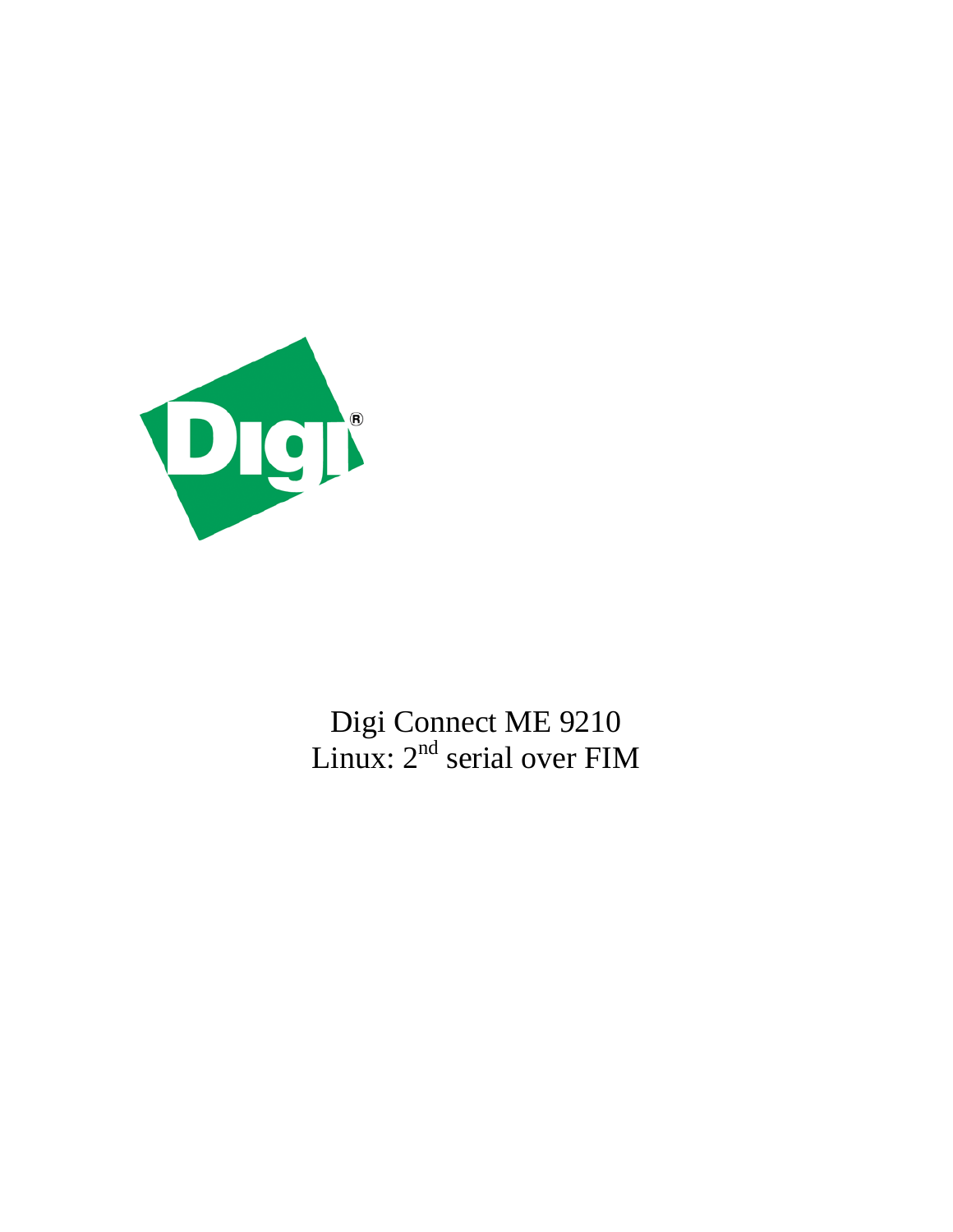# <span id="page-1-0"></span>**Document History**

| Date              | Version   Change Description |  |
|-------------------|------------------------------|--|
| $09/04/2009$ V1.0 | Initial entry/outline        |  |
|                   |                              |  |
|                   |                              |  |

# <span id="page-1-1"></span>**Table of Contents**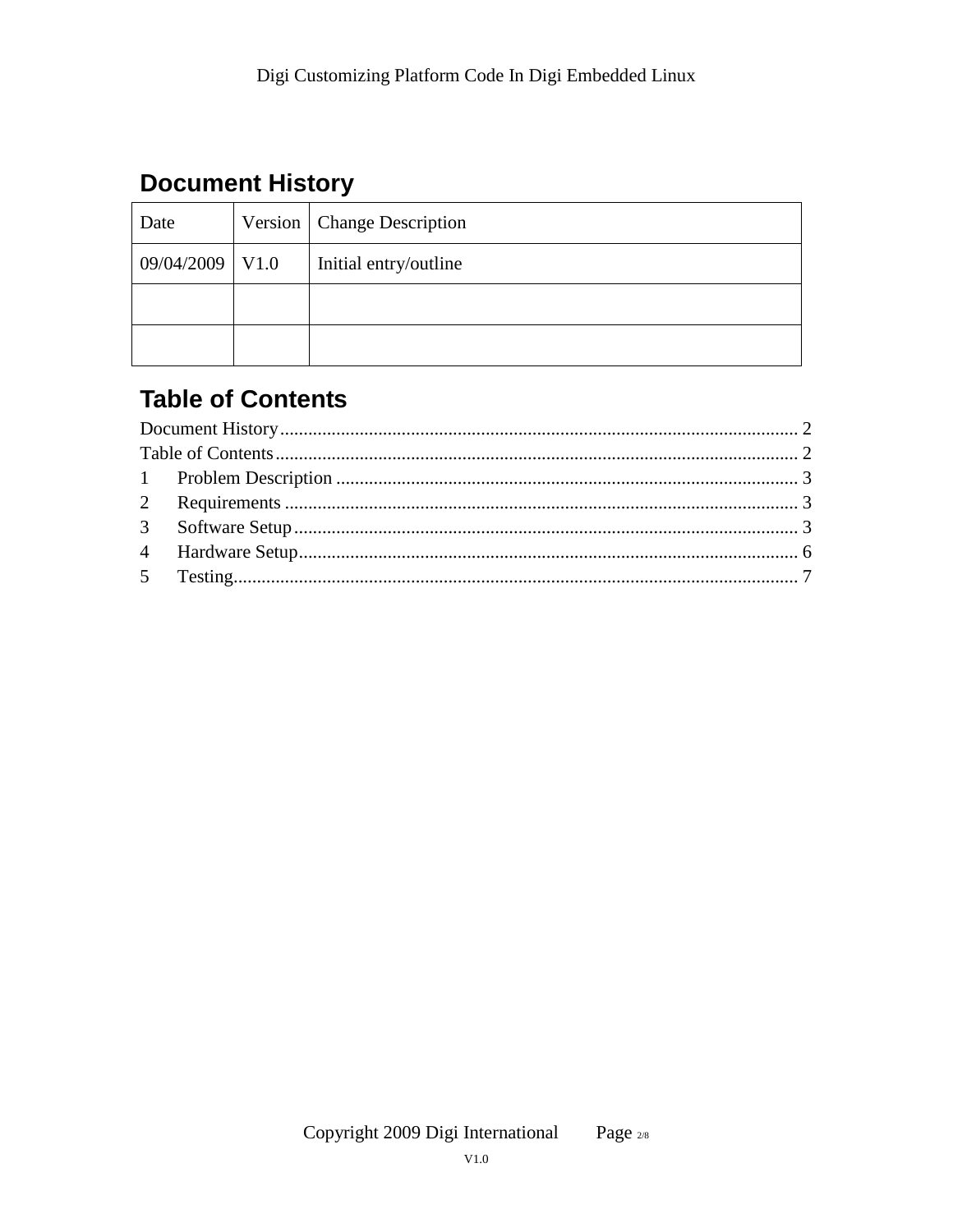# <span id="page-2-0"></span>**1 Problem Description**

- The Digi Connect ME 9210 module without JTAG has only one serial line (port A of the NS9210 processer) connected.
- If you need a second serial line you can use the NS9210 internal FIM to drive some of the free GPIOs as serial line.
- Unfortunately the handshake lines of serial port A and the FIM pins overlap, such you can only drive two serial lines if you disable hardware handshake (TX/RX only). [Click here for source files](http://ftp1.digi.com/support/documentation/ConnectME9210LinuxFIMserial.zip)

### <span id="page-2-1"></span>**2 Requirements**

To try the example in this document you need:

- Digi Connect ME 9210 module with Linux (DC-ME-Y402-LX).
- Digi Embedded Linux (DEL) 5.0 or above development environment. For DEL 5.0 you need to have installed the latest patches via the package manager. With DEL 5.1 it should work out of the box.
- [Either](http://www.digi.com/products/model.jsp?lid=EN&pgid=41&pfid=37&mtid=2077&amtid=2433) the Digi Connect ME development board with additional TTL232 adapter (e.g. Digi FS-276), or your custom board.

You can get everything together in a Digi Connect ME 9210 Linux JumpStart Kit: DC-ME-9210-LX

### <span id="page-2-2"></span>**3 Software Setup**

- Install Digi Embedded Linux (DEL) 5.0 or higher, apply latest patches with the Package Manager.
- Create a new Digi EL Kernel/Rootfs/U-Boot Project for Platform Digi Connect ME 9210, but select only Kernel, Kernel Modules, Root File System as project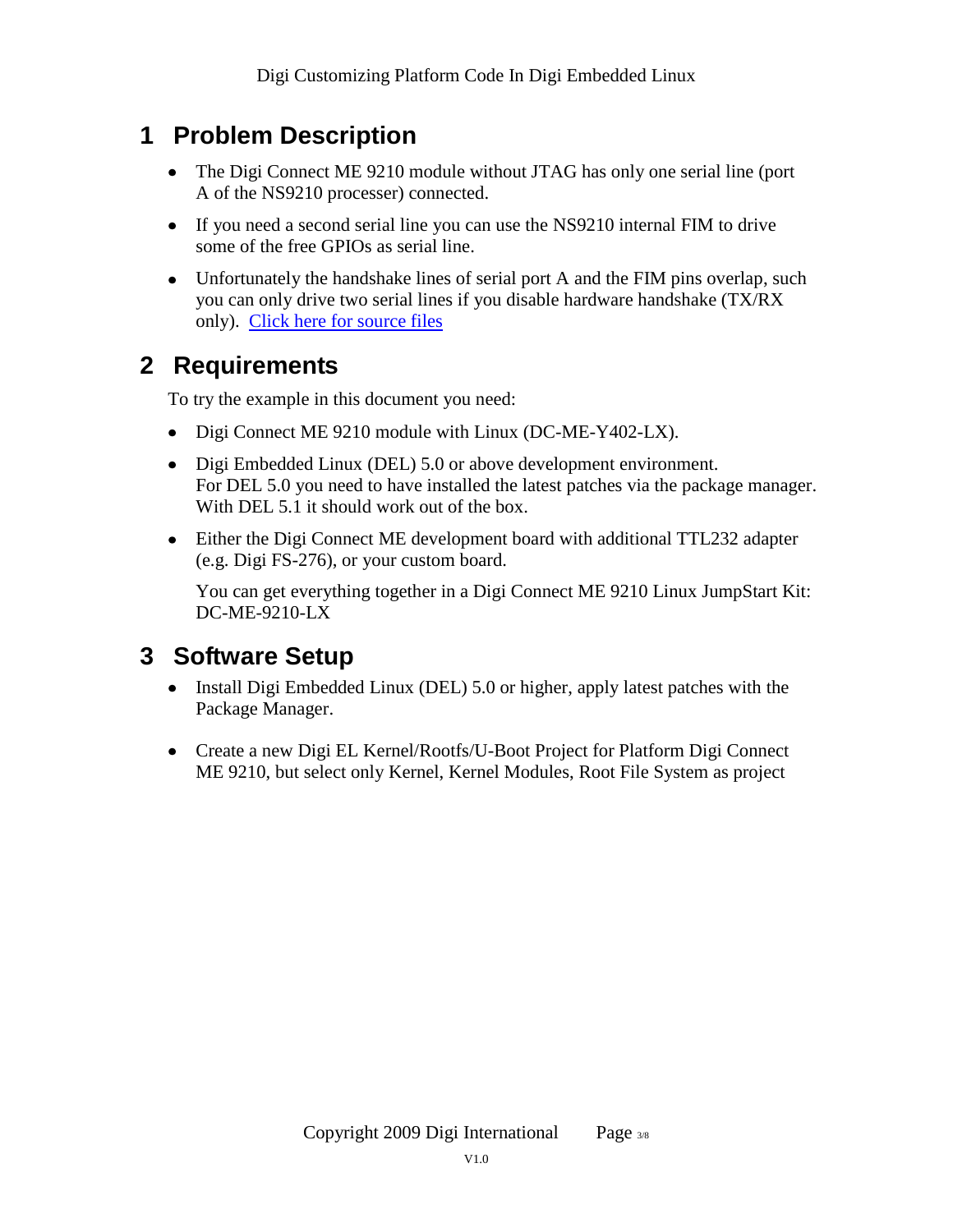#### Digi Customizing Platform Code In Digi Embedded Linux

| Digi EL Kernel/Rootfs/U-Boot Project Wizard<br>$\bullet$<br>ESP | $\otimes$                                                                                                              |  |  |
|-----------------------------------------------------------------|------------------------------------------------------------------------------------------------------------------------|--|--|
| Digi EL Kernel/Rootfs/U-Boot Project Wizard                     |                                                                                                                        |  |  |
| Create a new Digi EL Kernel/Rootfs/U-Boot project               |                                                                                                                        |  |  |
| Project name: ME9210serialFIM                                   |                                                                                                                        |  |  |
| Project contents                                                |                                                                                                                        |  |  |
| Platform:<br>Digi Connect ME 9210                               |                                                                                                                        |  |  |
| V Use default                                                   |                                                                                                                        |  |  |
| Project Path: /home/tkuhlman/workspace51/ME9210serialFIM        | Browse                                                                                                                 |  |  |
|                                                                 |                                                                                                                        |  |  |
| <b>Project components</b>                                       |                                                                                                                        |  |  |
| ✔ Kernel                                                        | <b>Root File System</b>                                                                                                |  |  |
| ✔ Kernel Modules                                                | Include the Root File System in this project. This will allow<br>you to create, configure and build new rootfs images. |  |  |
| Root File System                                                |                                                                                                                        |  |  |
| U-Boot                                                          | <b>Root File System Options</b>                                                                                        |  |  |
| Applications                                                    |                                                                                                                        |  |  |
|                                                                 |                                                                                                                        |  |  |
|                                                                 |                                                                                                                        |  |  |
|                                                                 |                                                                                                                        |  |  |
|                                                                 |                                                                                                                        |  |  |
| Select All<br>Deselect All                                      |                                                                                                                        |  |  |
|                                                                 |                                                                                                                        |  |  |
|                                                                 |                                                                                                                        |  |  |
|                                                                 |                                                                                                                        |  |  |
|                                                                 |                                                                                                                        |  |  |

Configure the project (right click on the project an select configure) $\bullet$ 

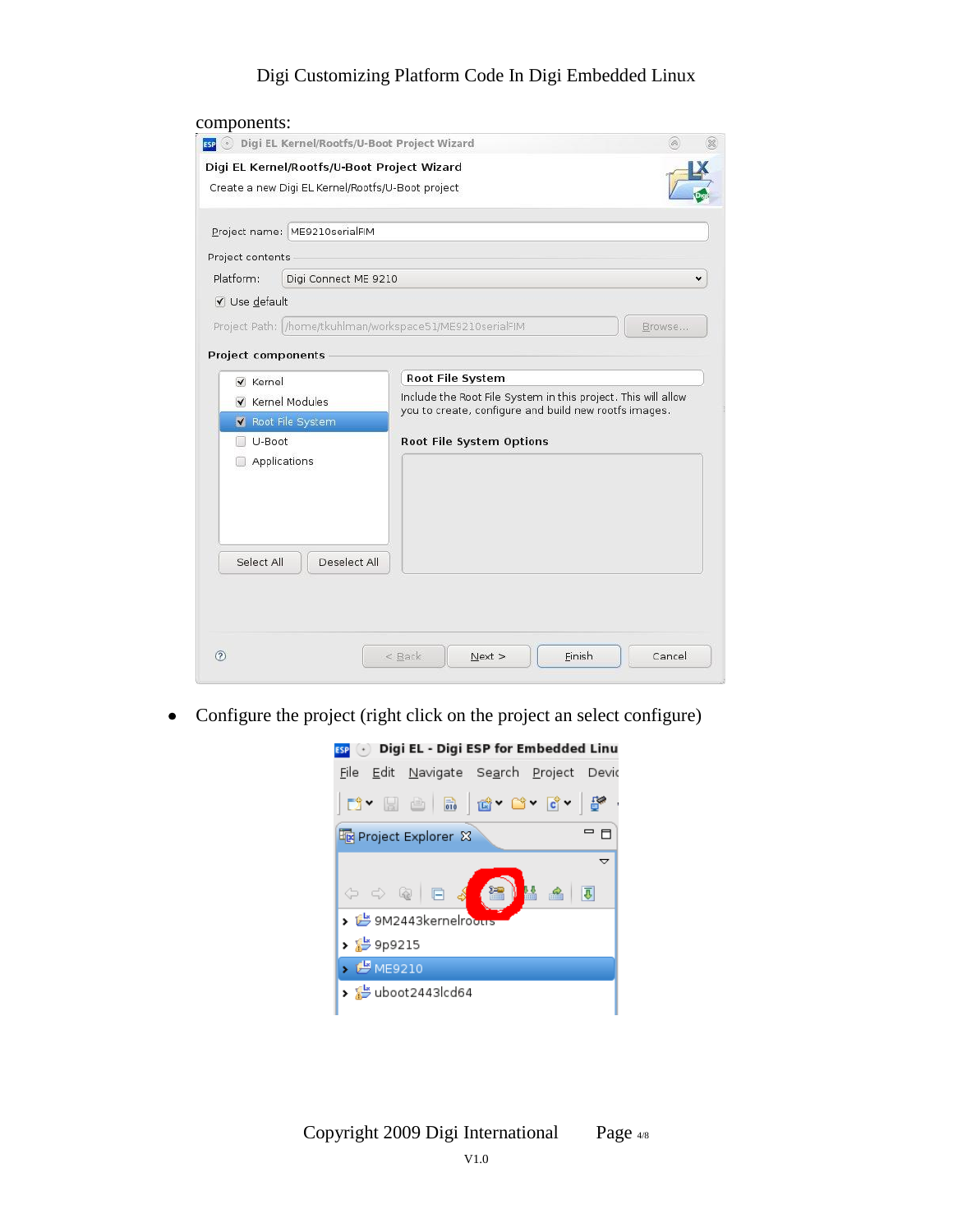Select Linux Kernel Configuration, Device Drivers, FIM drivers support, FIM0, Serial driver 2-wire (CONFIG\_FIM\_ZERO\_SERIAL\_RXTX):



Select Digi Connect ME 9210 on Devboard in the Linux Kernel Configuration  $\bullet$ System Type. Enable Serial port A with RX/TX only (CONFIG\_CME9210JS\_SERIAL\_PORTA\_RXTX):

| File Edit Option Help                                                                                                                                                                                                                                                                                                                                                   |                                                                                                                                                                                                                                                                                                                                                                                                                                                                                  |  |  |  |  |  |
|-------------------------------------------------------------------------------------------------------------------------------------------------------------------------------------------------------------------------------------------------------------------------------------------------------------------------------------------------------------------------|----------------------------------------------------------------------------------------------------------------------------------------------------------------------------------------------------------------------------------------------------------------------------------------------------------------------------------------------------------------------------------------------------------------------------------------------------------------------------------|--|--|--|--|--|
| りつ日<br>Þ                                                                                                                                                                                                                                                                                                                                                                |                                                                                                                                                                                                                                                                                                                                                                                                                                                                                  |  |  |  |  |  |
| Option                                                                                                                                                                                                                                                                                                                                                                  | Option                                                                                                                                                                                                                                                                                                                                                                                                                                                                           |  |  |  |  |  |
| ⊟- Linux Kernel Configuration<br>- Kernel Extra options<br>General setup<br>i Ø Configure standard kernel features (for small sy-<br>· □ Enable loadable module support<br>⊡- ☑ Enable the block layer<br>- IO Schedulers<br>- System Type<br>NS9xxx Implementations<br>⊟- Bus support<br>- D PCCard (PCMCIA/CardBus) support<br>-- Kernel Features<br>--- Boot options | □ ConnectCore 9P 9215 on a JSCC9P9215 Devboard<br>-∩ConnectCore Wi-9P 9215<br>∙□ ConnectCore Wi-9P 9215 on a JSCCW9P9215 Devboard<br>·□ ConnectCore 9P 9360 on a JSCC9P9360 Devboard<br>-□ Digi Connect ME 9210<br>⊟-⊠ Digi Connect ME 9210 on Devboard<br>⊟ ⊠ Serial port A<br>port configuration<br><sup>--</sup> ©RX/TX only<br>-- O RX/TX/RTS (RTS for RS-485 transceiver control)<br>-- Ο CTS/RTS/RX/TX<br>- O Full port<br>└ Serial port C (only modules with JTAG-header) |  |  |  |  |  |
| - CPU Power Management<br>-- Floating point emulation<br>- Userspace binary formats<br>- Power management options<br>· Ø Networking support<br>- Networking options<br>ا ۱                                                                                                                                                                                              | RX/TX only (CME9210)S SERIAL PORTA RXTX)<br>type: boolean<br>prompt: RX/TX only<br>dep: <choice><br/>defined at arch/arm/mach-ns9xxx/Kconfig:557</choice>                                                                                                                                                                                                                                                                                                                        |  |  |  |  |  |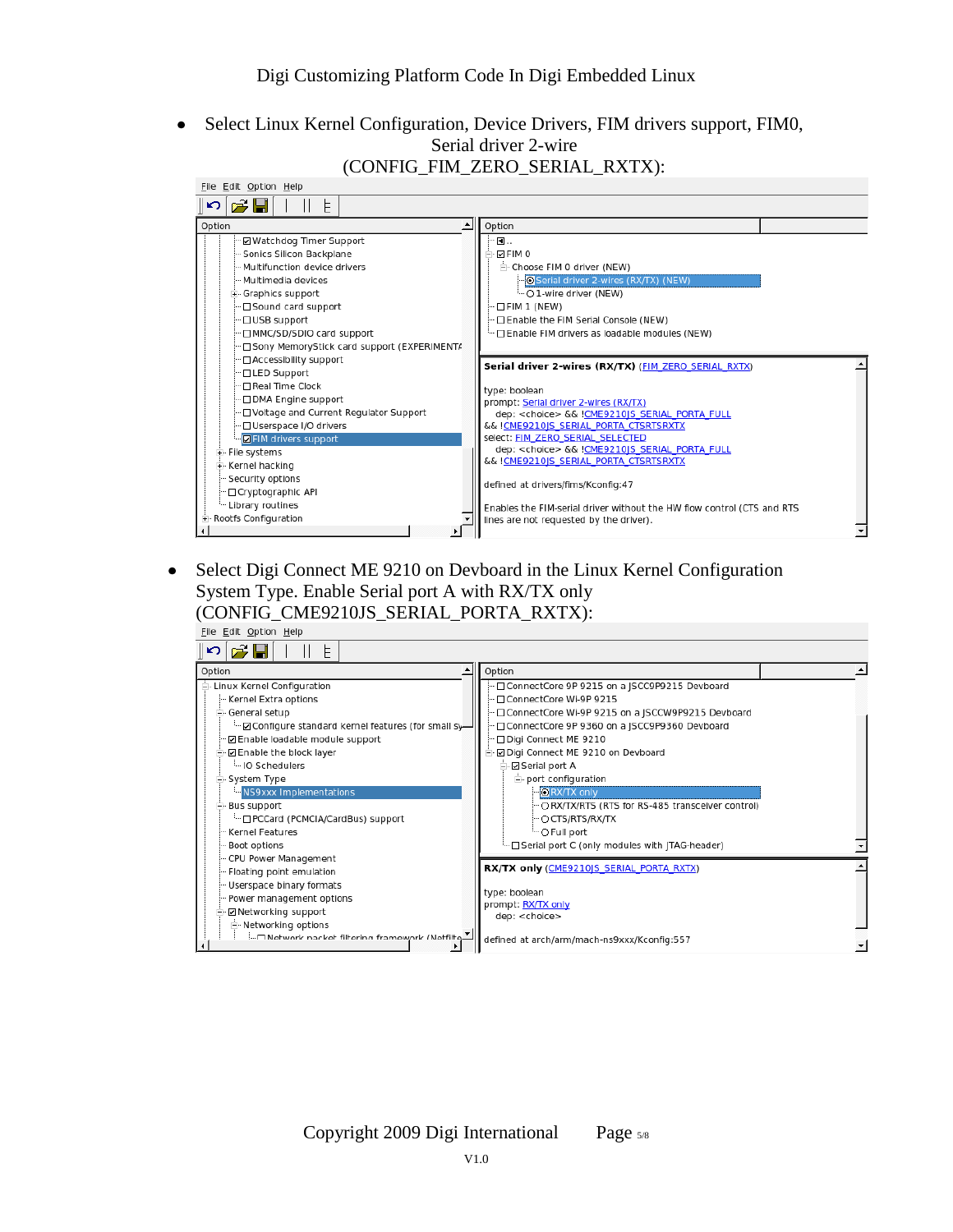Digi Customizing Platform Code In Digi Embedded Linux

Select Device Drivers, Character devices, Serial drivers, Digi NS921x serial port support, Console on Digi NS921x serial (CONFIG\_SERIAL\_NS921X\_CONSOLE):



Build and install the project

#### <span id="page-5-0"></span>**4 Hardware Setup**

- Turn off the development board.
- Connect the power cable.
- Plug Connect ME 9210 module to the development board.  $\bullet$
- Connect Ethernet cable to Connect ME 9210 to your development PC (for updating firmware).
- Connect a serial null modem cable (pins 2 and 3 crossed) to your host computer (e.g. COMA is the CONSOLE). Plug the cable into Serial Port A of the Digi development board.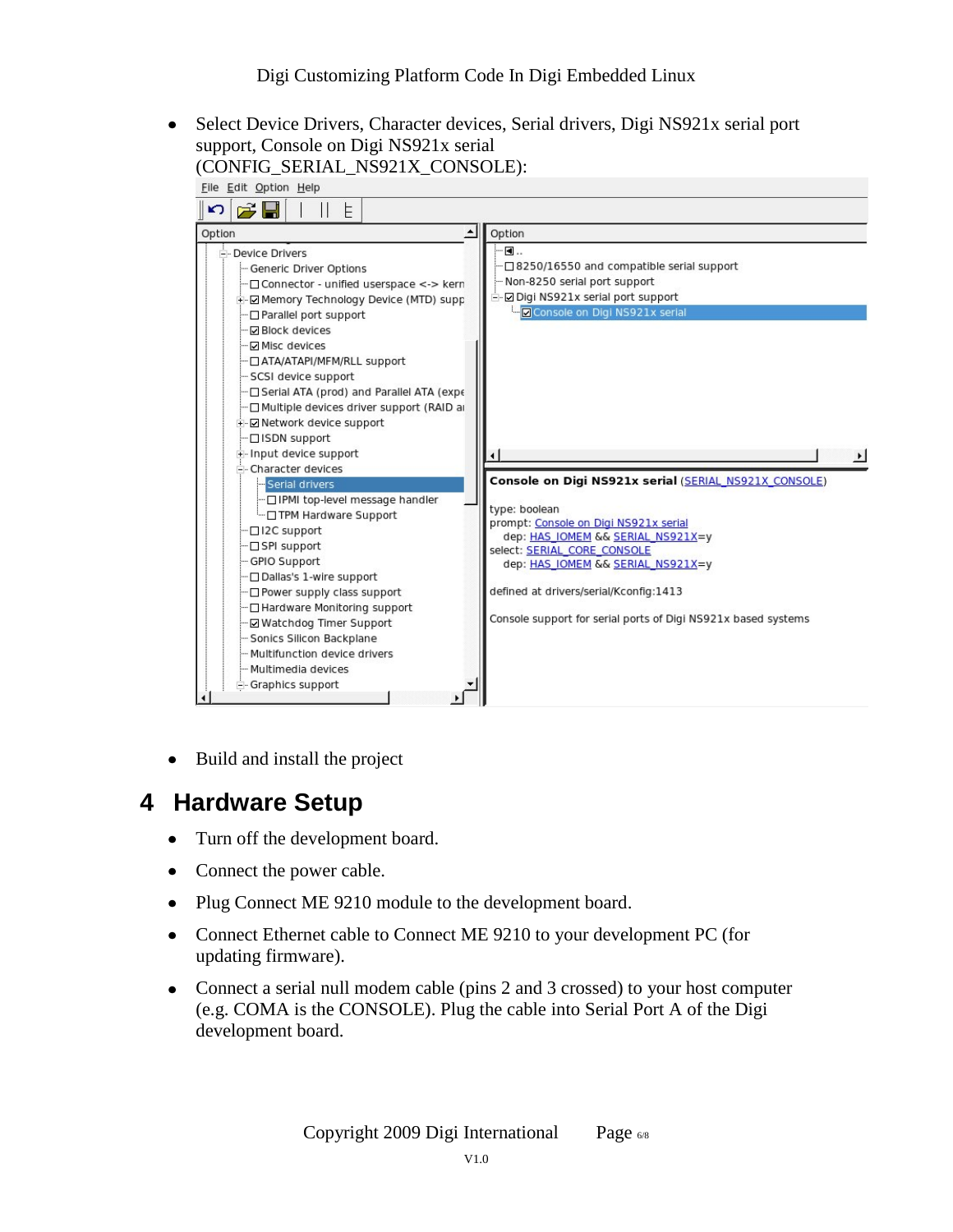Digi Customizing Platform Code In Digi Embedded Linux

Connect a serial null modem cable (pins 2 and 3 crossed) to your host computer  $\bullet$ (e.g. COMB is the FIM\_SERIAL). Plug the cable into a serial TTL converter like Digi FS-0276. Connect the serial TTL converter as following to the P3 (signal rail) of the Digi Connect ME development board:

| TTL converter pin $9-$   | $GND -$         | dev board P3 pin 16 |
|--------------------------|-----------------|---------------------|
| TTL converter pin $10 -$ | $VCC (+3.3V) -$ | dev board P3 pin 15 |
| TTL converter pin 3 -    | $RX -$          | dev board P3 pin 12 |
| TTL converter pin 5 -    | TX -            | dev board P3 pin 11 |
|                          |                 |                     |

Set the devboard SW3 dip switches to IO2 (SW3:2) and IO3 (SW3:3)  $\bullet$ 



# <span id="page-6-0"></span>**5 Testing**

Run the new build kernel and rootfs on the Digi Connect ME 9210 module (e.g. update the images in flash build in section [3\)](#page-2-2).

Start a terminal program with 38400 8N1 on your development host on COM1 (console) and COM2 (serial FIM). Boot Linux on the Digi Connect ME 9210 module. On the serial console (COM1), configure the serial interface:

# stty –F /dev/ttyFIM0 38400

Send some test string from the ConnectME 9210 serial FIM to the development host (COM2 serial FIM):

Copyright 2009 Digi International Page 7/8